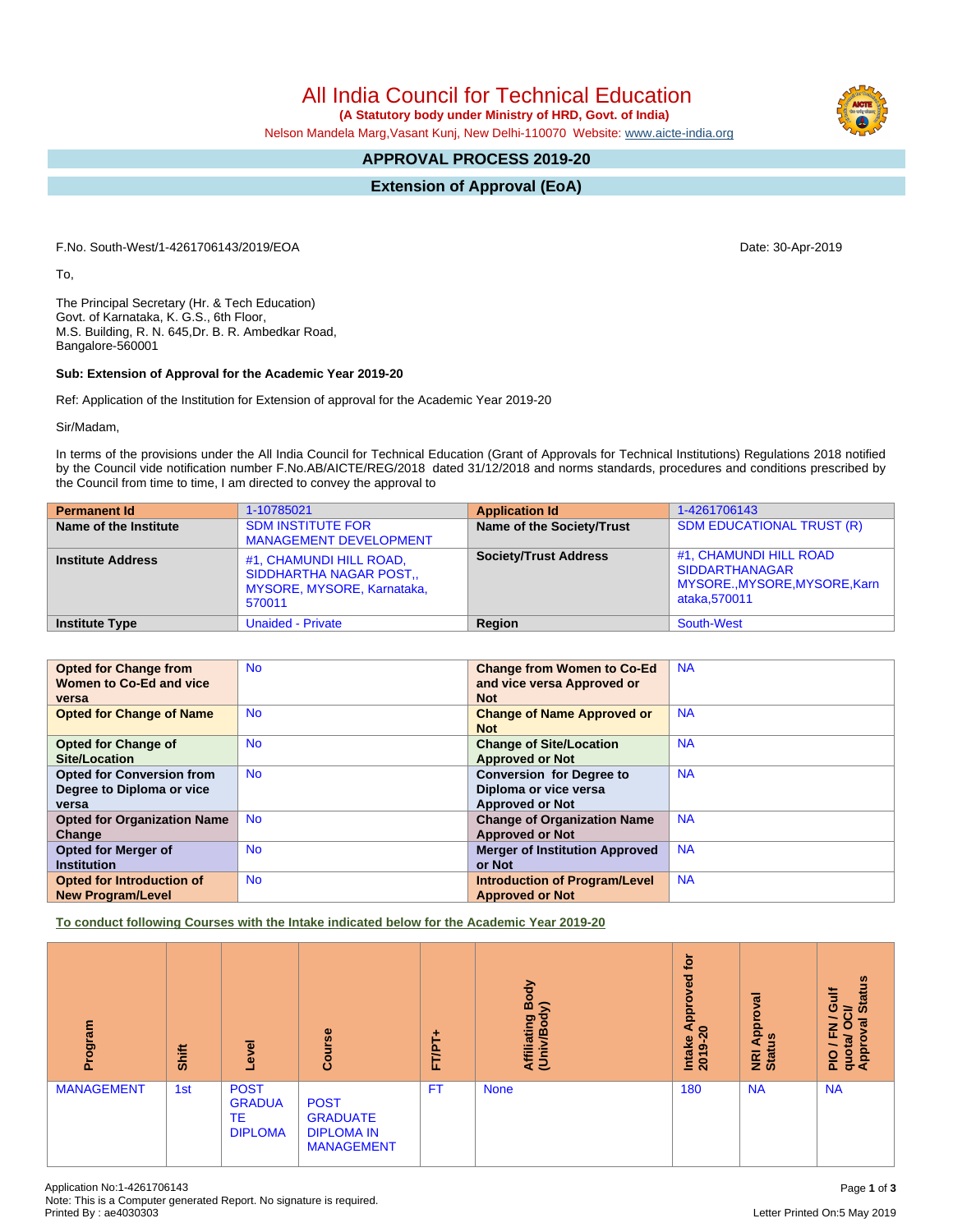| <b>MANAGEMENT</b><br>1st<br><b>TE</b><br><b>ATE</b> | <b>POST</b><br><b>GRADUA</b><br><b>POST</b><br><b>GRADUATE</b><br><b>CERTIFICATE IN</b><br><b>CERTIFIC</b><br>MANAGEMENT## |  | <b>None</b> | 60 | <b>NA</b> | <b>NA</b> |
|-----------------------------------------------------|----------------------------------------------------------------------------------------------------------------------------|--|-------------|----|-----------|-----------|
|-----------------------------------------------------|----------------------------------------------------------------------------------------------------------------------------|--|-------------|----|-----------|-----------|

+FT –Full Time,PT-Part Time

## Approved New Courses

## **Deficiencies Noted based on Self Disclosure**

| <b>Particulars</b>                    | <b>Deficiency</b> |  |  |  |  |
|---------------------------------------|-------------------|--|--|--|--|
|                                       |                   |  |  |  |  |
| <b>Other Facilities Deficiency</b>    |                   |  |  |  |  |
| Atleast 5 MoUs with industries        | Yes               |  |  |  |  |
| <b>Computational Facilities</b>       |                   |  |  |  |  |
| Internet Bandwidth                    | Yes               |  |  |  |  |
| <b>Library Facilities</b>             |                   |  |  |  |  |
| e-Books Volumes                       | Yes               |  |  |  |  |
| Reading Room Seating Capacity         | Yes               |  |  |  |  |
| <b>Instructional Area- MANAGEMENT</b> |                   |  |  |  |  |
| <b>Computer Laboratory</b>            | Yes               |  |  |  |  |
|                                       |                   |  |  |  |  |
|                                       |                   |  |  |  |  |

**\***Please refer Deficiency Report for details

**SDM INSTITUTE FOR MANAGEMENT DEVELOPMENT** is hereby informed to submit the compliance of the deficiencies mentioned above to the Regional Office within a period of **6 months** from the date of issuance of this letter failing which the council shall initiate strict action as defined in Approval Process Handbook 2019-20 during the subsequent Academic Year.

In case of any differences in content in this Computer generated Extension of Approval Letter, the content/information as approved by the Executive Council / General Council as available on the record of AICTE shall be final and binding.

Strict compliance of Anti-Ragging Regulation: - Approval is subject to strict compliance of provisions made in AICTE Regulation notified vide F. No. 37- 3/Legal/AICTE/2009 dated July 1, 2009 for Prevention and Prohibition of Ragging in Technical Institutions. In case Institution fails to take adequate steps to Prevent Ragging or fails to act in accordance with AICTE Regulation or fails to punish perpetrators or incidents of Ragging, it will be liable to take any action as defined under clause 9(4) of the said Regulation.

#### **It is mandatory to comply all the essential requirements as given in APH 2019-20(appendix 6)**

NOTE: If the State Government / UT / DTE / DME has a reservation policy for admission in Technical Education Institutes and the same is applicable to Private & Self-financing Technical Institutions, then the State Government / UT/ DTE / DME shall ensure that 10 % of Reservation for EWS would be operational from the Academic year 2019-20 without affecting the percentage reservations of SC/ST/OBC/General . However, this would not be applicable in the case of Minority Institutions referred to the clause (1) of Article 30 of **Constitution of India.**

> **Prof. A.P Mittal Member Secretary, AICTE**

Copy to:

- **1. The Director Of Technical Education\*\*, Karnataka**
- **2. The Registrar\*\*,** None
- **3. The Principal / Director,** Sdm Institute For Management Development #1, Chamundi Hill Road, Siddhartha Nagar Post,, Mysore,Mysore,